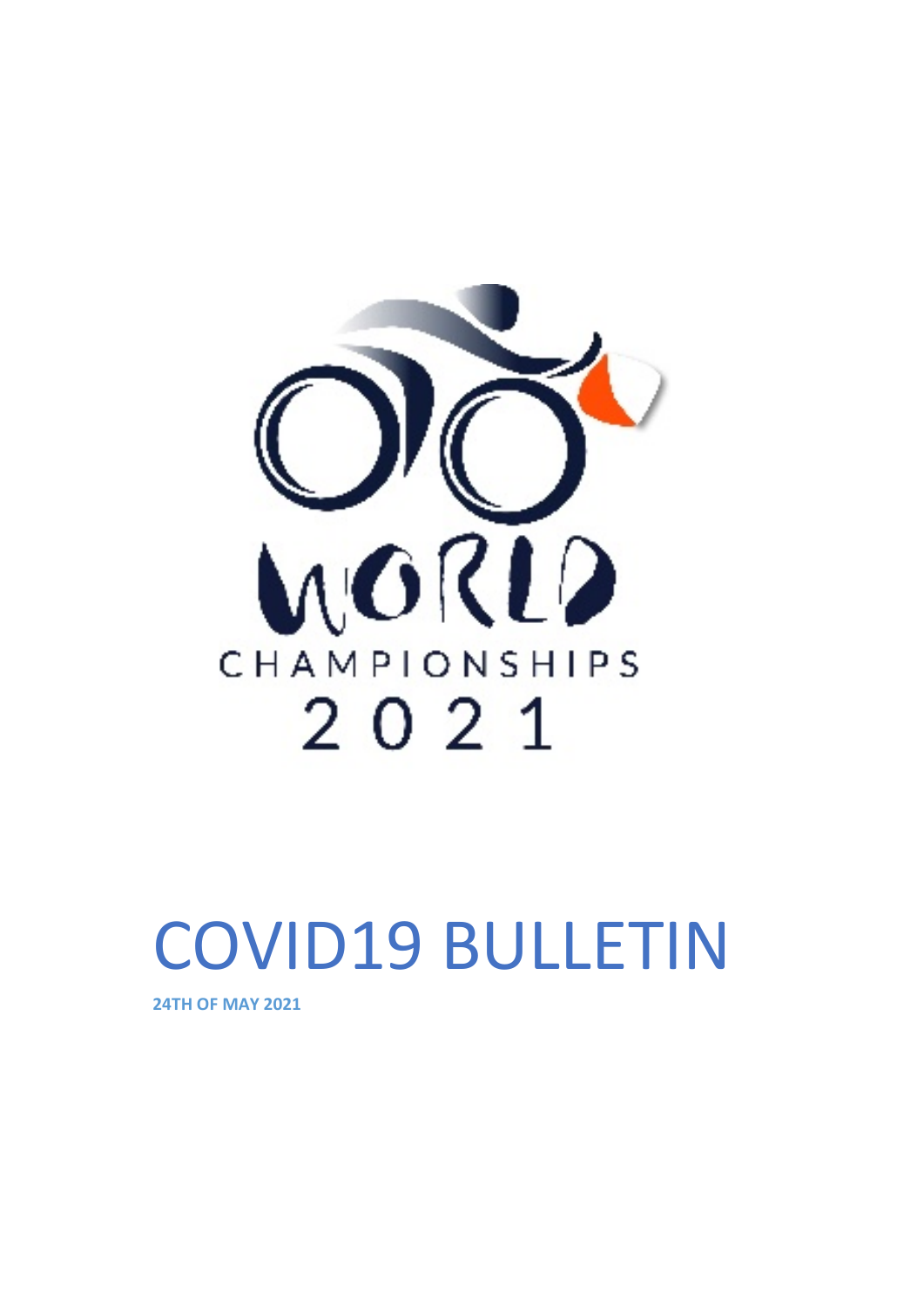24 May 2021



## **General information**

The main aim of this COVID19 Bulletin of the WMTBOC and Junior WMTBOC 2021 is to minimize the risks of a COVID19 infections and offer a safe event for both the participants and the organizers. For the event it is of great importance that you follow the advice contained in this document the days before and during WMTBOC to ensure that you are tested negative, when coming to Finland, for the tests to get your accreditation, and to be able to participate in all the races.

This information is valid at the time of publishing. Any changes and updates to official COVID19 recommendations and instructions will be shared when there will be new information available.

This Bulletin is considered additional regulations as per IOF MTBO Competition Rules 2.5. All participants will be required in advance of the event to confirm that they have read, understood and will abide by the provisions in the Bulletin (name entry in the Eventor).

## **Entering Finland**

The valid instructions of the Finnish Border Guard (FBG) to passangers regarding entry to Finland can be found at: [https://raja.fi/en/guidelines-for-border-traffic-during-pandemic.](https://raja.fi/en/guidelines-for-border-traffic-during-pandemic) **The present instructions continue until 15th of June 2021.**

The FBG has granted the organizer a special group permission for the participants to enter the country under special conditions, and otherwise the valid rules for entry to the country must be followed.

The permission requires compliance with the valid instructions of the Finnish Institute of Health and Welfare [\(https://thl.fi/en/web/infectious-diseases-and-vaccinations/what-s-new/coronavirus](https://thl.fi/en/web/infectious-diseases-and-vaccinations/what-s-new/coronavirus-covid-19-latest-updates)[covid-19-latest-updates\)](https://thl.fi/en/web/infectious-diseases-and-vaccinations/what-s-new/coronavirus-covid-19-latest-updates) as well as the official COVID Bulletin of the event.

The detailed travel information of the participants needs to be provided to the FBG at the latest 24 hours before entering the country by the organizer. Therefore the participating teams are asked to share their correct and updated arrival details – date and time, point of entry (e.g. Port of Helsinki, Port of Turku, Helsinki Airport, Vaasa Airport, or by car via land border crossings) – with the organizers well in advance and **no later than 6th of June 2021** to be able to advise the FBG about their arrival.

Every participant also needs to have a copy of the special permission when entering the country and it is also recommended that the organizer sends an invitation letter to all the participants. These will be provided to the teams by the organizer after the Team names entry deadline (June 1).

#### **Prior to the event**

Teams shall not enter participants that are unable to prove that they do not carry transmittable infection from Covid-19.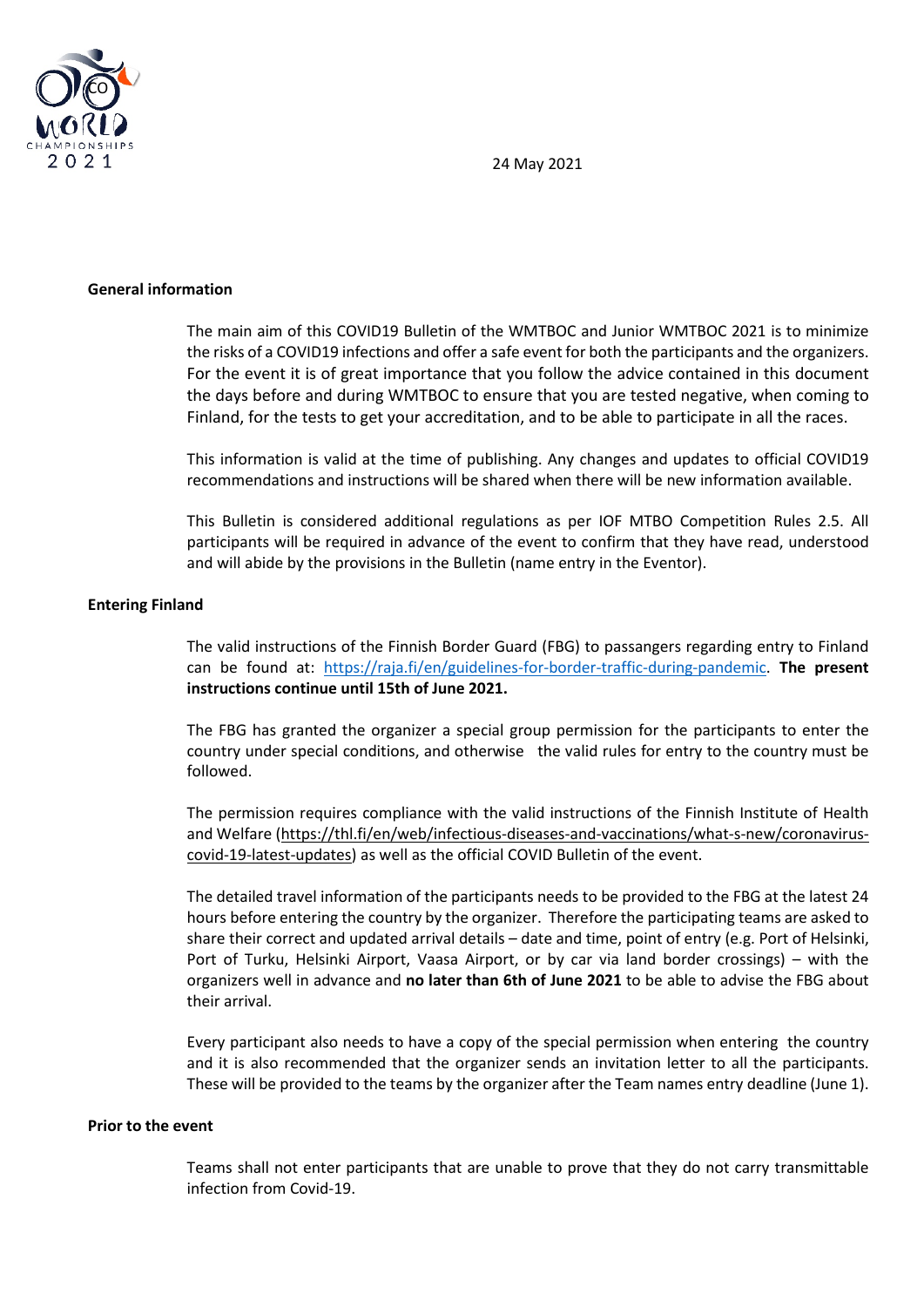All participants and organizers are urged to limit unnecessary contacts (including events, training camps, contacts, studies or work) from 14 days before the start of competition at the event (i.e. from May 27 ,2021).

## **All competitors and staff must have either**

# **- a certificate of a negative coronavirus test result (PCR) received no earlier than 72 hours before entering the country or**

**- a certificate of a negative coronavirus test result (PCR) and the test was taken no more than 72 hours before entering or boarding a plane or ship travelling to Finland.**

Upon receipt of the testing results, the written certificate proving a negative result shall be forwarded electronically to the organizers (in English, Swedish, German or Finnish).

The certificate must include the personal data of the person tested (such as testing method, test result, location and time of the test and the data of the person who performed the test). A certified printout from a database of another country in English, Swedish, German or Finnish is also accepted as a certificate.

The certificate with the test result has to be presented to the organizers before entering Finland by sending it to following e-mail: covid.wmtboc2021@kuortane.com. The participants also need to have a paper copy of the certificate with them for the border control.

Participants whose test result is positive and refer to recent recovery from COVID-19, have to present a signed doctor's certificate and certified copies of previous positive PCR test results in English, Swedish, German or Finnish to the organizers, before travelling to Finland. A decision will be made by the organizers in cooperation with the Finnish Health Authorities whether participation in the competition will be allowed.

Note that vaccination against Covid19 does not replace or remove the requirements for PCR testing.

#### **Name entry in the Eventor**

With the name entry on IOF Eventor all entered persons accept the following rules:

- I have read, understood and will follow all rules and regulations given in the specific Covid-19 bulletins and information on Eventor. I will also follow any further rules and instructions given by the organizer. I accept that these rules are valid as additional rules for the event as per IOF Competition Rules §2.5.

- I will report any potential signs or symptoms of illness to the Organizers.

- I understand that a positive test result may lead to isolation in Finland for several days and at own expense.

- I understand that intentional breach of any rules may lead to my or my whole teams' exclusion from the WMTBOC or JWMTBOC and future IOF events.

- My test results will be sent to me, but also directly to the organizer to be able to get my accreditation for the event.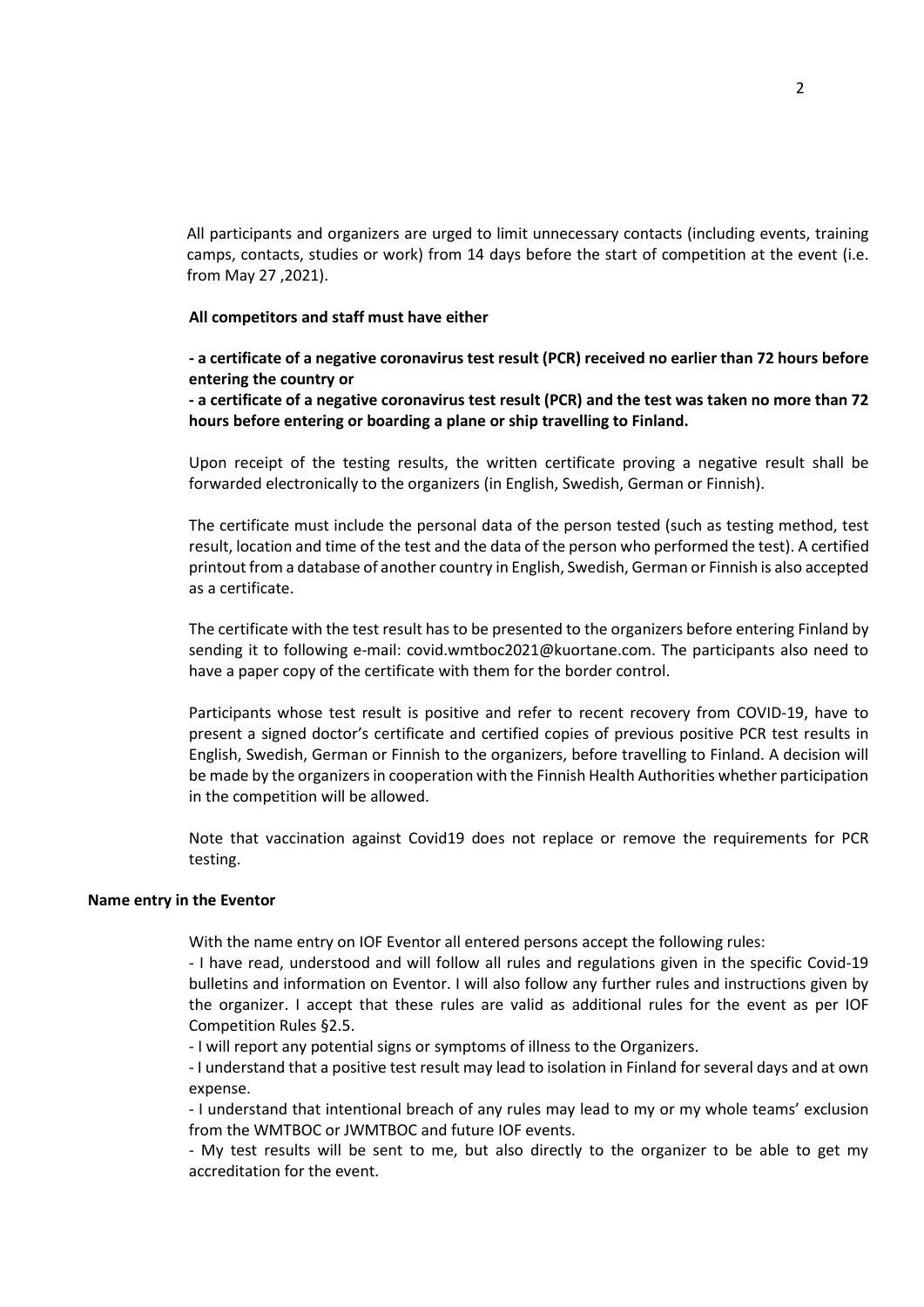## **The Bubble**

In order to reduce all kinds of contacts and minimize the risk of infection among participants and organizers tested negative for Covid19 we plan to create a competition isolation "Bubble" in the Athletes' Village in Kuortane. This means that all teams must stay in the Athlete's Village accommodations in Kuortane. Once in the Bubble, all unnecessary external contacts, as well as contacts between other groups within the bubble, shall be limited or eliminated where possible.

This also means that you can do only competition-related activities and all out-of-competition contacts are not allowed. It is not allowed for any participating team member to leave the competition area or accommodation/Athletes' Village unless absolutely unavoidable.

Generally, it is not allowed for the participants to go to grocery stores or to pharmacy, but exception is made for team leaders who may take care of this kind of purchases on behalf of the whole team. If assistance with this is needed, for example by smaller teams, please contact the organisers/Event Office for assistance.

All organizers are instructed on these rules and will observe that they are followed. We hope for your understanding and responsible behaviour (fair play). Accreditation will be cancelled if the rules are not followed.

In the Bubble, everyone has to follow the general and valid Kuortane OTC's Covid-19 instructions:

- 1. Keep distance social distancing rules (2 meters) must be followed
- 2. A mask must be worn at all times expect
	- when in your own room
		- when eating (masks must be worn when collecting food and when at the table, but not when eating)
	- during actual training and competition activity (masks must be worn directly prior and after such activity)
- 3. Avoid crowded places and activities and prolonged contact with others
- 4. Avoid touching surfaces, especially in public settings
- 5. Frequently clean your hands with soap and water, or an alcohol-based hand rub. If you can, carry alcohol-based rub with you and use it often.
- 6. Cover your coughs and sneezes with an bent elbow or tissue, throwing used tissues into a bin right away. The wash your hand or use an alcoholic-based hand rub

In the Athletes' Villages all the participants will be accommodated in buildings where no customers other than WMTBOC participants will stay (except the hotel building). Most rooms will have their own front doors, so no contacts in corridors and lifts should happen. In the hotel building the organizer will try to reserve an own floor/corridor for those who stay in hotel.

In the meeting rooms reserved for the team use, we follow safe distancing guidelines and limit the occupancy rate of all rooms up to 50% of the maximum capacity.

There will be an own restaurant only for the event participants, where all the preordered meals will be served (buffet table) according to a later published meal schedule.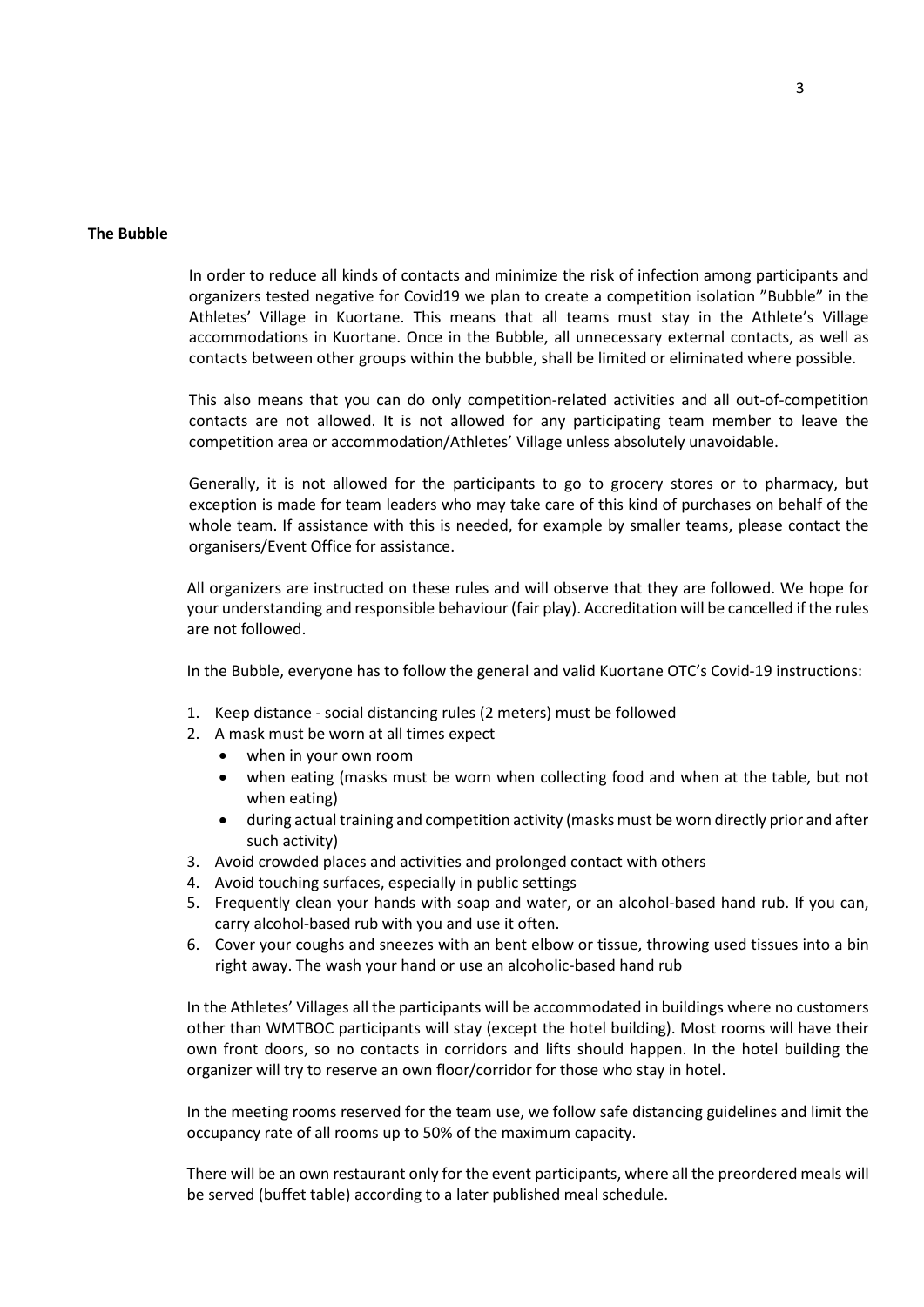**Transport** Transport to and from the Event and to the competitions is the responsibility of the Teams. Please consider using non-public transportation if possible (e.g. own car). Plan transports to avoid long waiting periods in the Start, Finish and competition arenas.

> Transport of athlete bags/equipment from the start to the finish will be arranged by the organiser in a safe way to reduce the risk of Covid-19 spreading. Transportation volunteers will wear masks and gloves when loading/off-loading bags. Please avoid crowding at drop-off locations.

## **Test Procedure for Getting Accreditation**

Upon arrival in Finland all competitors and support staff must take a COVID-19 test using the PCR method and meet the requirements for self-isolation until the test result arrives (with the help of the competition organizer). It is allowed to go outside for exercise/get some fresh air, but social distancing rules must be followed, always wearing a mask and avoiding all possible contacts.

The organizer will inform exact testing location and times to each team as soon as all the participating countries have provided their arrival information and a test plan has been made by the testing company.

A valid passport or ID card (official travel document to Finland) is required in all testing sites.

**Test results will normally take 24 hours to process so please note this isolation time when making your travel plans.** In Helsinki there will also be so called speed tests available in certain hours for which the analyzing time is shorter.

Testing in Kuortane will still be possible too, but only on certain hours. But we advice you to have the tests already on your arrival in Finland, because in this way you will receive the tests results earlier.

After entering Finland it is required to head directly to the testing facility, avoiding all unnecessary contacts (including shops, grocery stores and restaurants on the way) and after the tests directly to the Athletes' Village/Kuortane. Essential procedures have to be carried out including wearing a mask and practicing social distancing rules.

Persons arriving in Finland more than 72 hours prior to the event shall have to take one more test before the start of the event.

The price for the Covid-19 tests is 165,00 euros, asinformed earlier by e-mail. All the test costs must be paid by the participants themselves. The payments will be invoiced from you or you can make a payment in Event Office with cash or credit card.

During the isolation pre-ordered meals will be delivered directly to the rooms.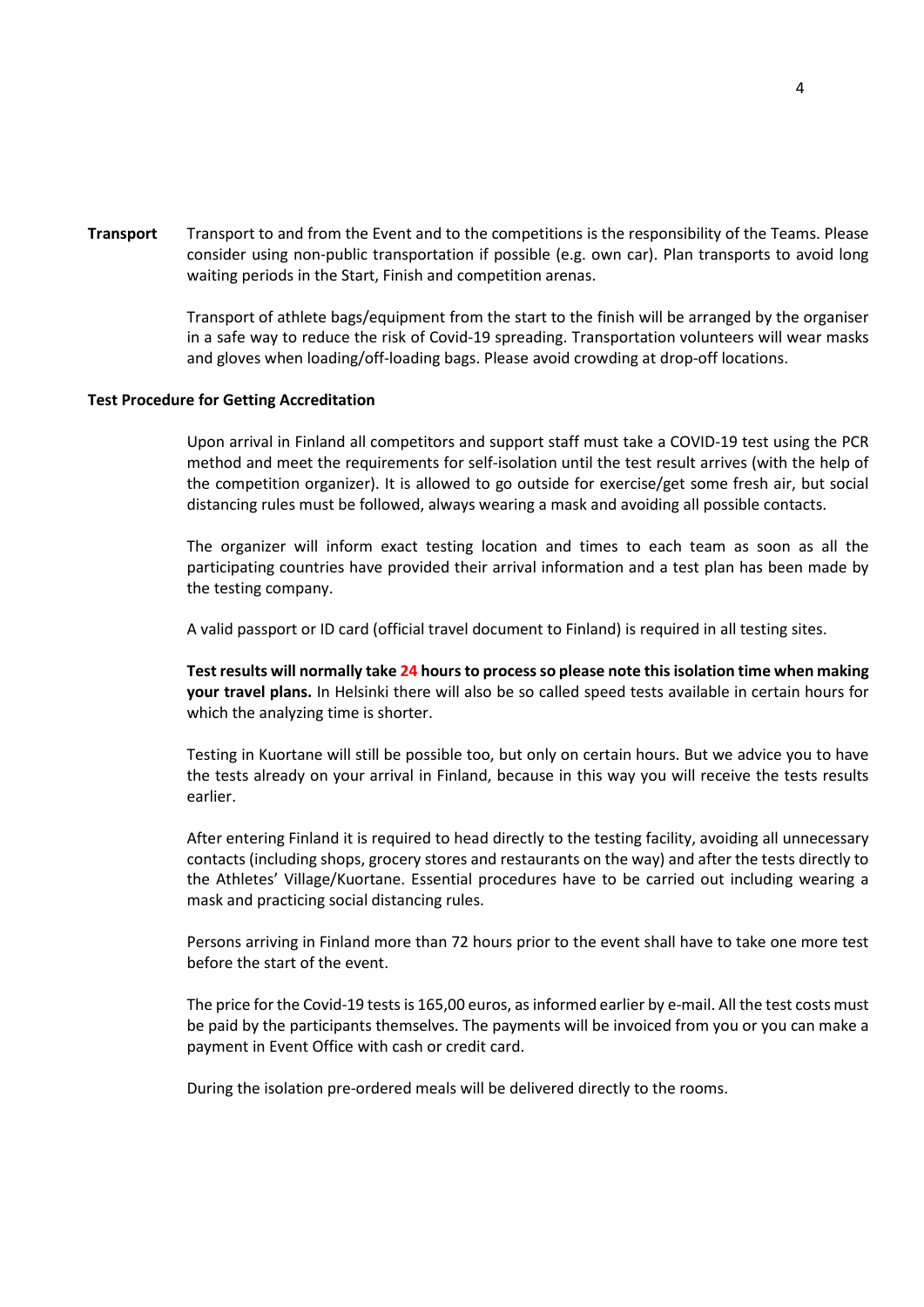#### **Accreditation**

Upon receipt of a negative test result, the participant will receive accreditation and may start with competition related activities (trainings, model event etc.).

The Organizers will have to be able to check the official test results of the participants. Therefore, also in addition to the eventor name entry acceptance a written permission from the participants will be required by the testing company for the organizer to have access to the individual test results. A consent form will be sent by e-mail to federations and can be found on the website Tteam Leaders' section).

There will be no individual accreditation by the participants, but the Team Leader will take care of all the team's accreditations. Accreditation will be carried out by appointmet to avoid crowding in the Event Office. The accreditation schedule will be published later.

## **Postive test result**

Persons whose test result is positive will not be allowed to participate in the competitions. The person showing a positive test result will be isolated immediately.

Any roommate of a person showing a positive test result, and potentially the entire team of the person, will also be isolated. The Finnish Health Authorities and the organiser will make a decision about if additional testing is required and if participation will be allowed for those affected.

#### **Competition venues**

Masks shall be worn at any time, except during the competition.

Hand sanitizers will be available in the start and finish area.

Water/drink stations are organised in the safest way possible.

All prize giving ceremonies will take place outdoors at the event center, except on Thrusday 17th June in the competition venue.

All contacts with competition staff and competitors will be minimized (social distancing, short contacts, use of plexigass barriers etc.)

#### **Responsibility to report illness**

#### **When feeling sick during the competitions**

If a participant who has received accreditation develops Covid-19 symptoms (fever > 37.5 C, coughing, sore throat, shortness of breath, running nose, stuffy nose, loss of taste or smell, stomach problems)

- he/she will put on a mask and isolate him-/herself from the others immediately. Notifying the Team leader about the matter, shall be done by phone, not by in-person contacts

- he/she or the Team Leader calls the competition's medical liaison/event doctor and follows instructions given.